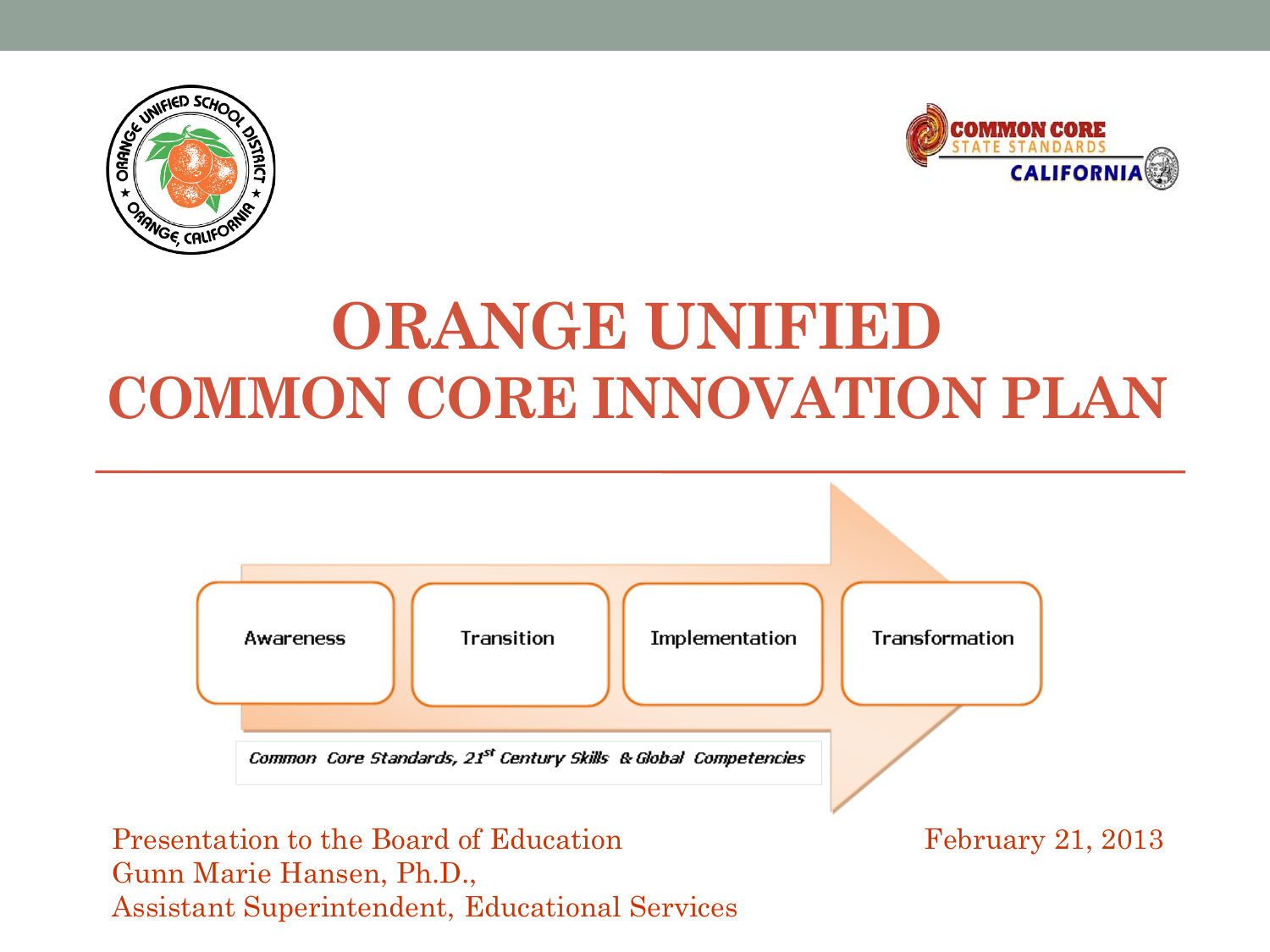# **Mission Statements**

California's implementation of the Common Core State Standards (CCSS) renews its vision that all students graduating from our public schools system will be life-long learners and have the skills and knowledge necessary to be ready to assume their position in the 21<sup>st</sup> century global economy.



- California Department of Education, 2012

The Orange Unified School District, being committed to planning for continual improvement, will offer a learning environment of excellence, with high expectations, to provide each student with the opportunity to be able to compete in the global economy.

- Orange Unified School District

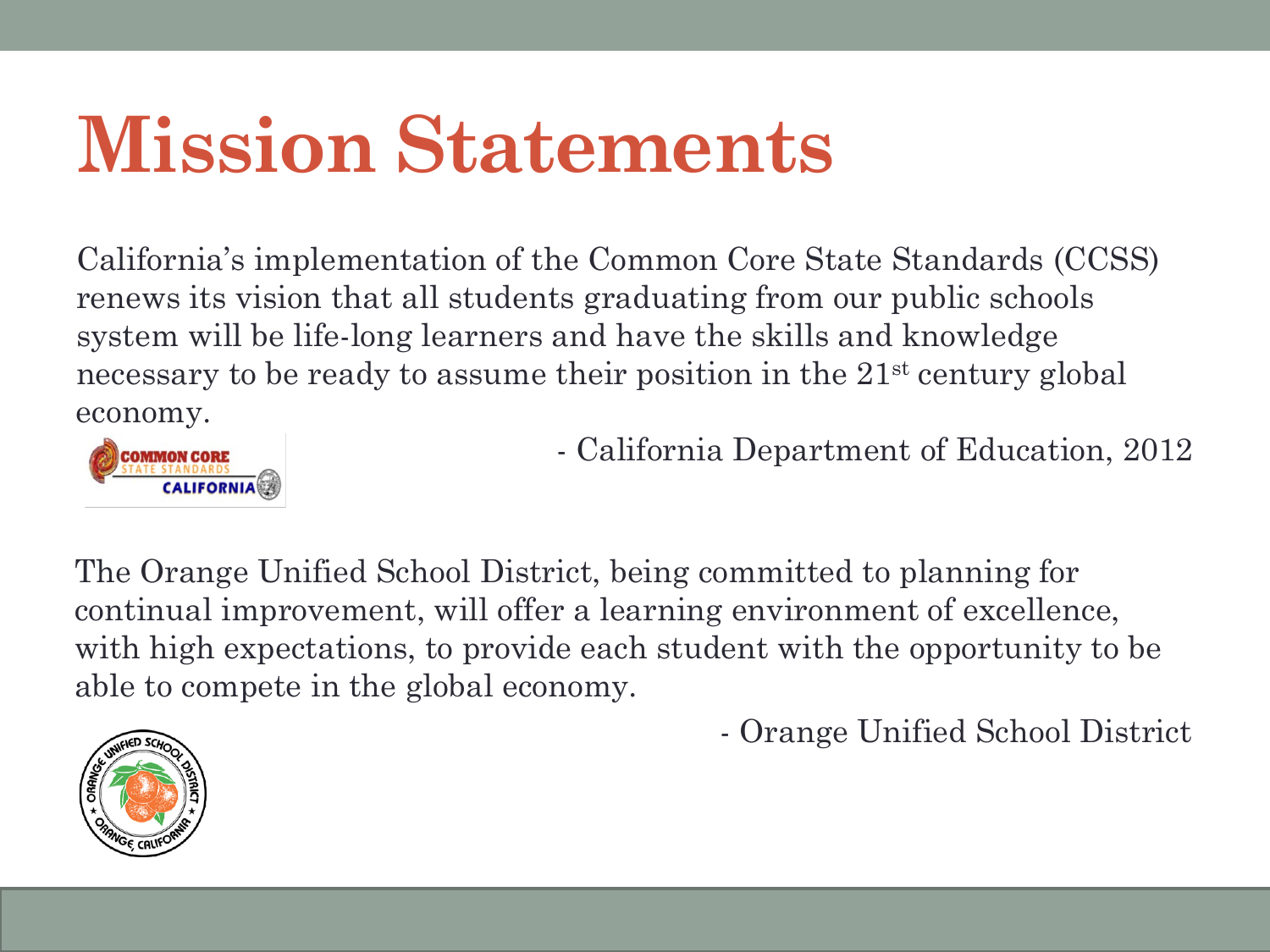## **Common Core State Standards (CCSS)**

### *College & Career Readiness*

•

**Students will be prepared for 21st century learning by demonstrating—**

- **Critical thinking and problem solving**
- **Collaboration to respond to various tasks**
- **Communication in oral and written contexts**
- **Creativity and innovation**
- **Use of technology, media, and digital information**
- **Interaction with other cultures and perspectives**

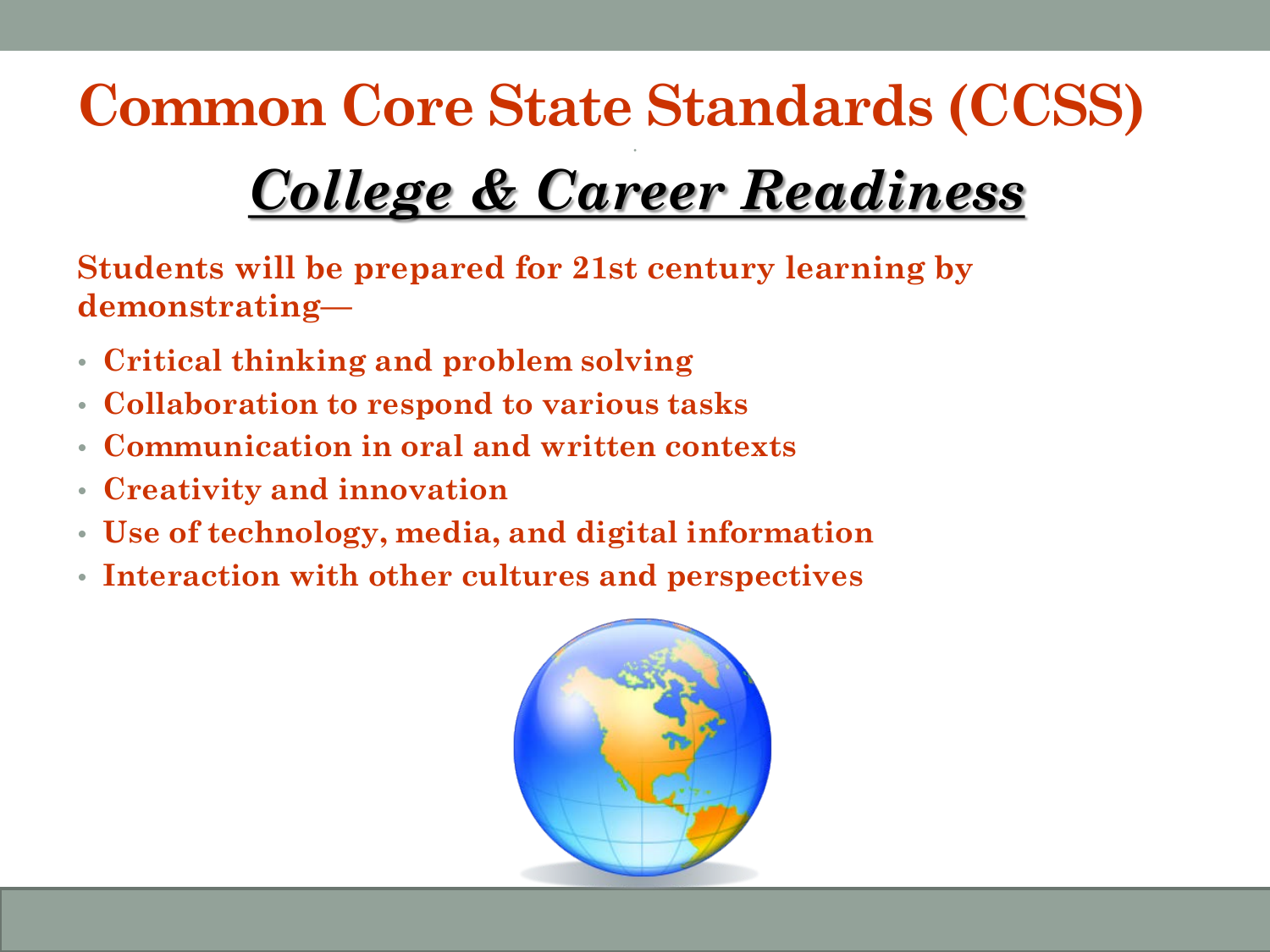### 21st Century Teaching and Learning

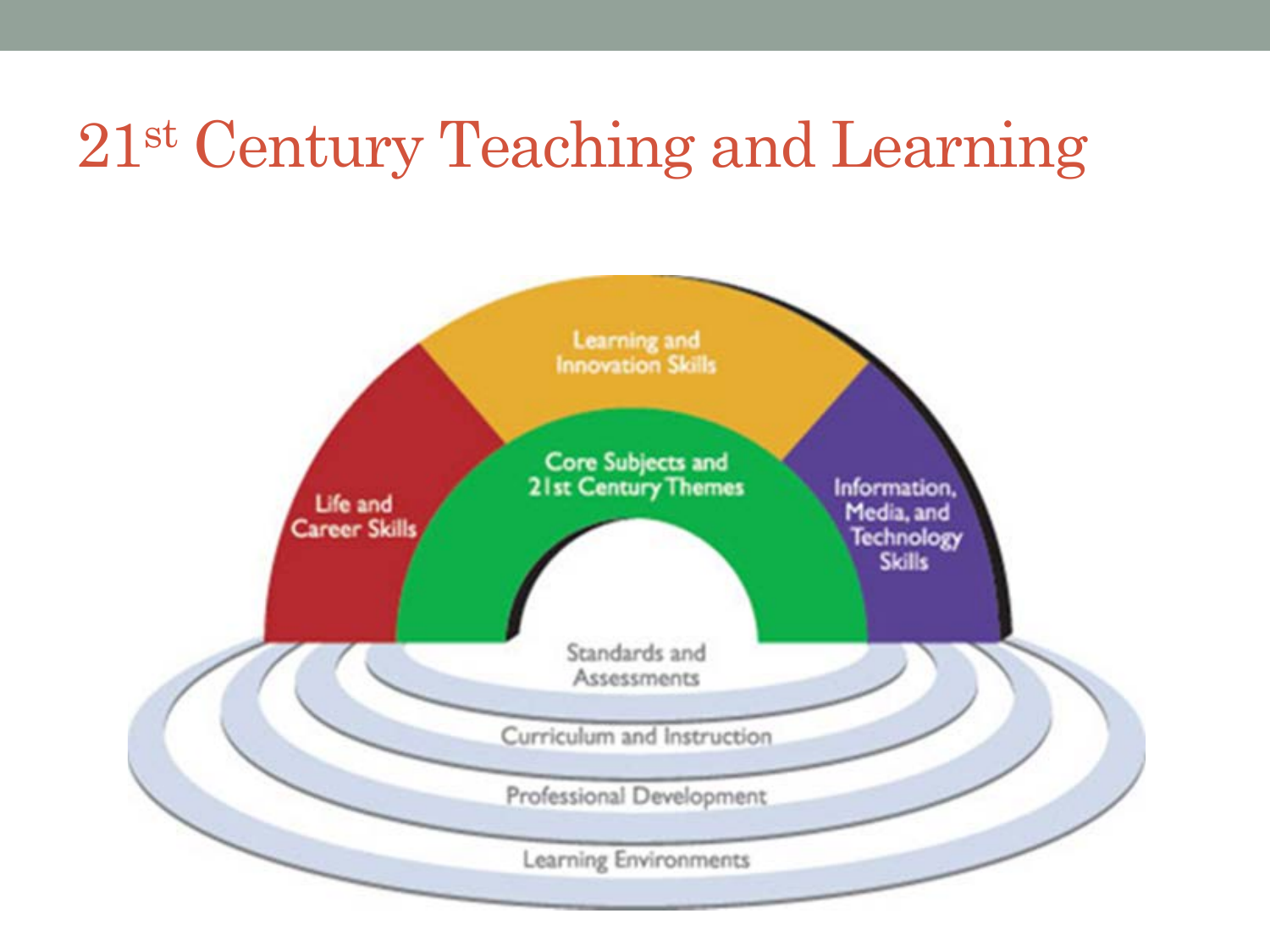# **The CCSS Instructional Shifts**

#### **English Language Arts (ELA)**

- 1. Building knowledge through content-rich nonfiction and informational texts.
- 2. Reading, writing, and speaking grounded in evidence from text in all content areas.
- 3. Regular practice with complex, challenging text and its academic vocabulary.

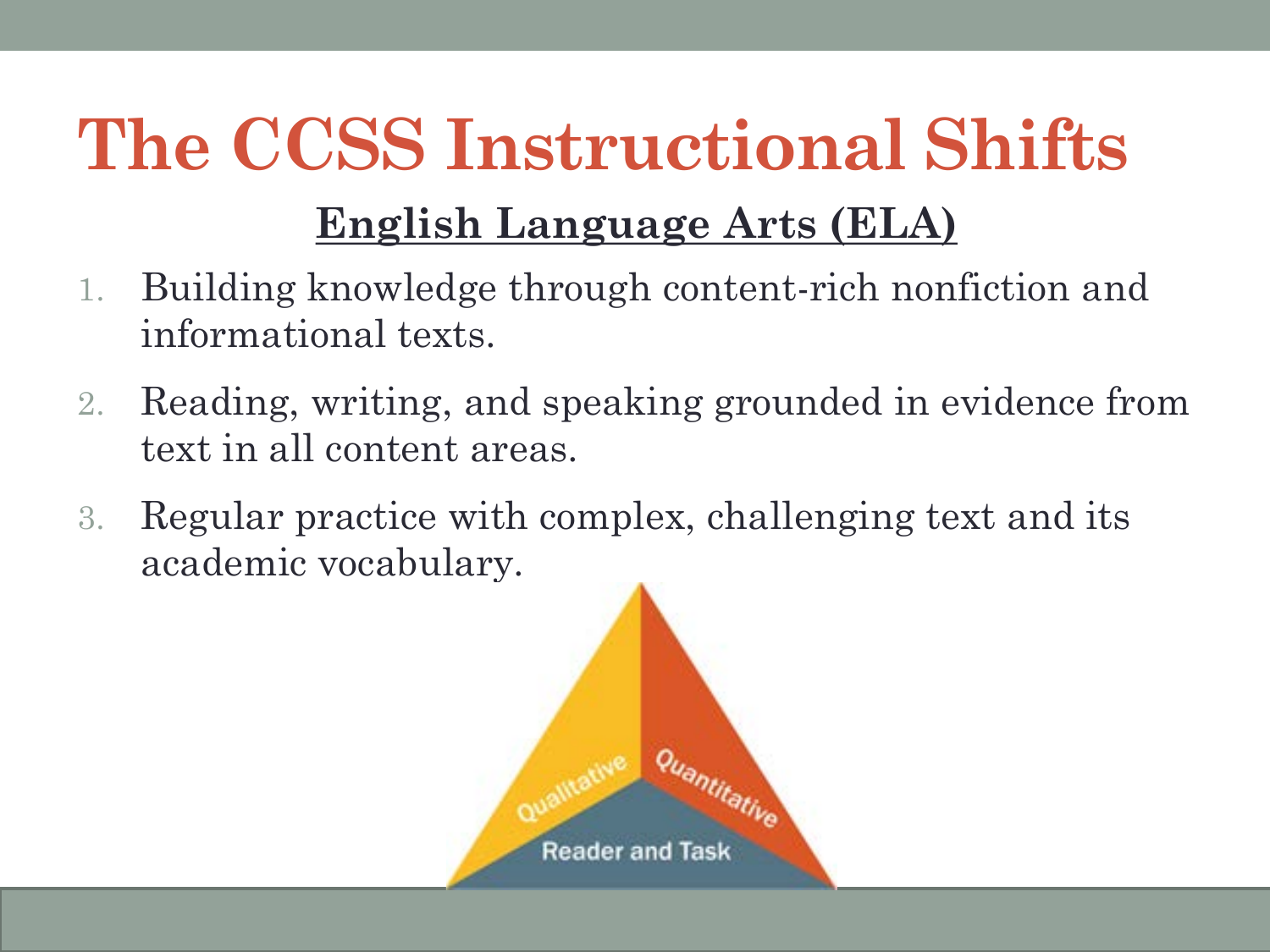## **The CCSS Instructional Shifts**

#### **Math**

- 1. Apply math skills to real world topics.
- 2. Think across grades, and link to major topics within grades.
- 3. Require fluency, application, and deep understanding with equal intensity.

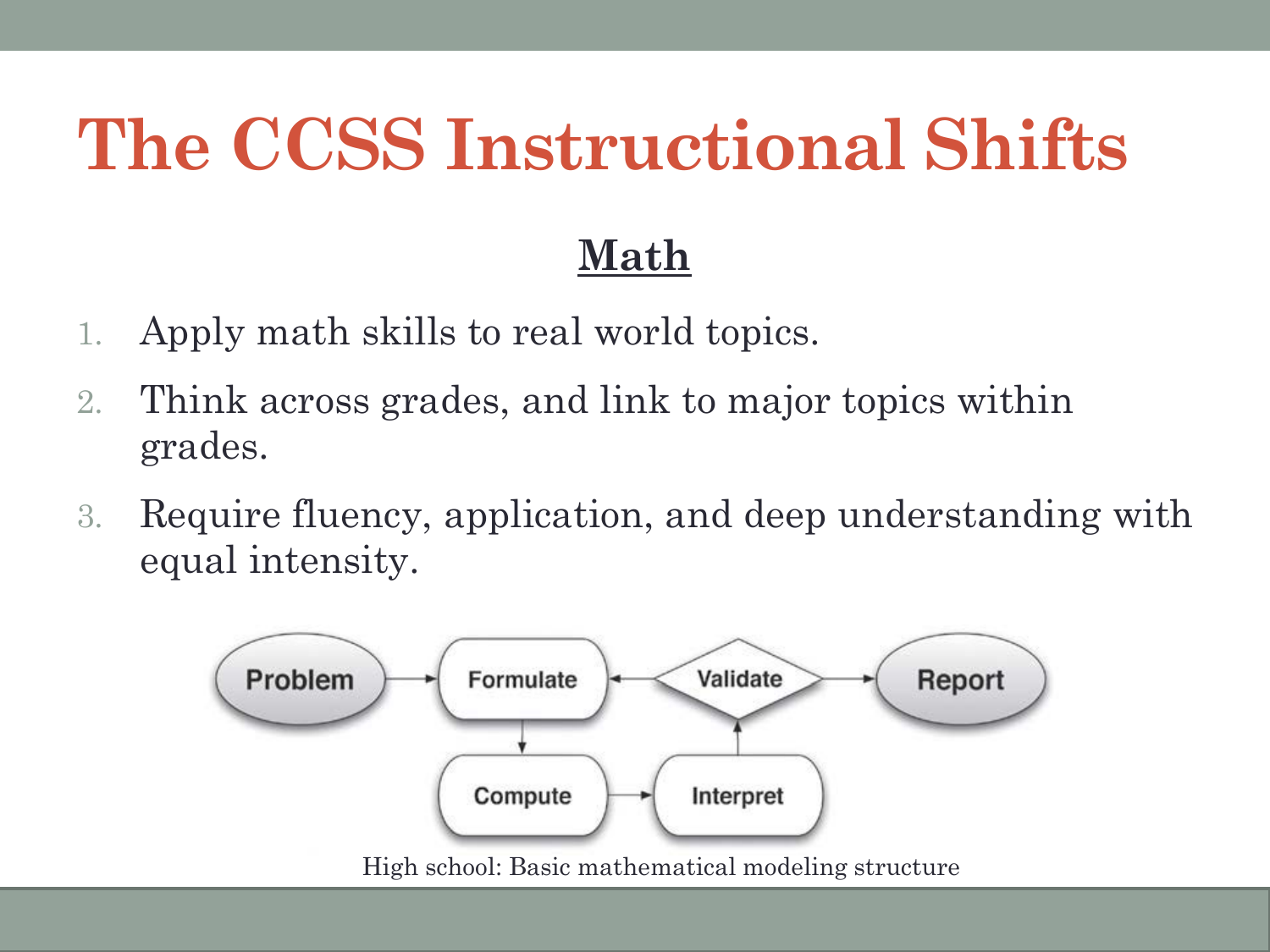# OUSD CCSS Transition Activities

Professional Development focused on 21st Century Skills

- Communication Objectives
- Student Response Frames
- Purposeful Grouping
- Engagement Strategies
- Teacher Collaboration:
- Common Core State Standards (CCSS) Pacing Guides
- High School English Language Arts Curriculum Mapping
- Teacher Innovator Program